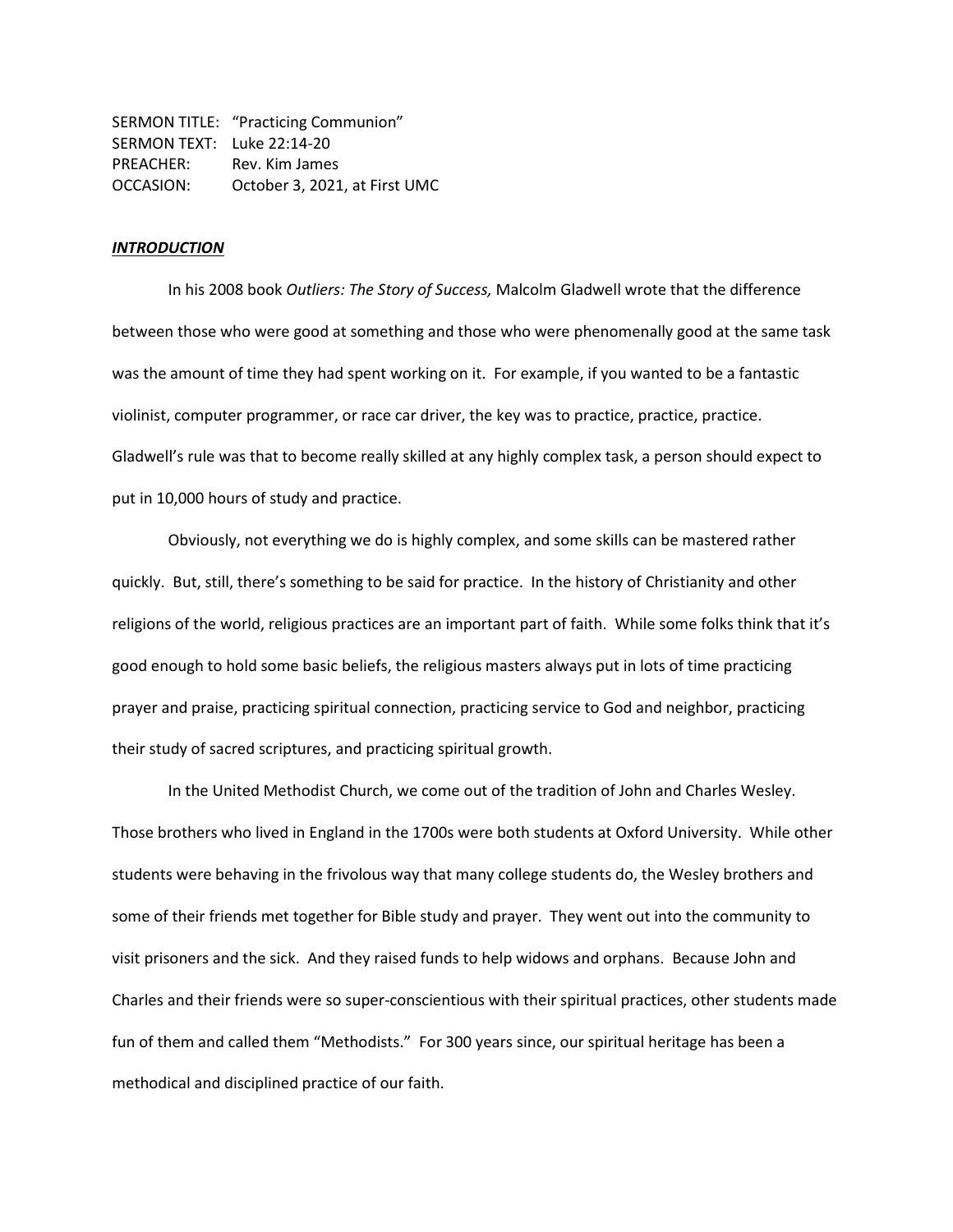So, on this World Communion Sunday, I thought it might be appropriate to focus our attention on the spiritual discipline of holy communion. Why would we devote ourselves to this ritual? What's the benefit of practicing communion?

# *1—CONNECTS US TO ANCIENT FAITH TRADITION*

Benefit number one of practicing communion is that it connects us to ancient faith tradition. The story we read from Luke 22 tells of Jesus and the disciples eating the Last Supper. Of course, it wasn't just the last meal of Jesus. It was the Jewish Passover meal. Ever since God had used Moses to rescue the Hebrew people from slavery in Egypt, the Passover meal had been a sacred annual tradition. It was the yearly time of remembrance of God's mighty acts of deliverance.

Bible scholars think that the Exodus might have happened about 1500 years before Jesus. So, when Jesus and his disciples were eating the Last Supper, they were connecting to what was already an ancient faith tradition. Today, we add 2000 more years to that. For 3500 years, God's people have been using a holy meal as a means of remembering God's power of salvation. When we practice communion, it's a sensory and faith-filled experience of the moment, that in many ways feels like a private and intimate connection between us and God. But, when we practice communion, we are never alone. Practicing communion connects us all the way back to the community of faith of the Old Testament forefathers and foremothers who trusted in God for their freedom from oppression and for a hopeful future. There's a lot we can learn from them as we share in their holy meal. Practicing communion grounds us and connects us to a strong and ancient faith tradition.

## *2—CONNECTS US WITH GOD THROUGH JESUS CHRIST*

A second benefit to us is that practicing communion connects us with God, specifically through Jesus Christ. In Luke 22, we see how Jesus added to the Jewish remembrance of Passover by making reference to his own body and his own blood. It wasn't just a Passover lamb that was being slain. This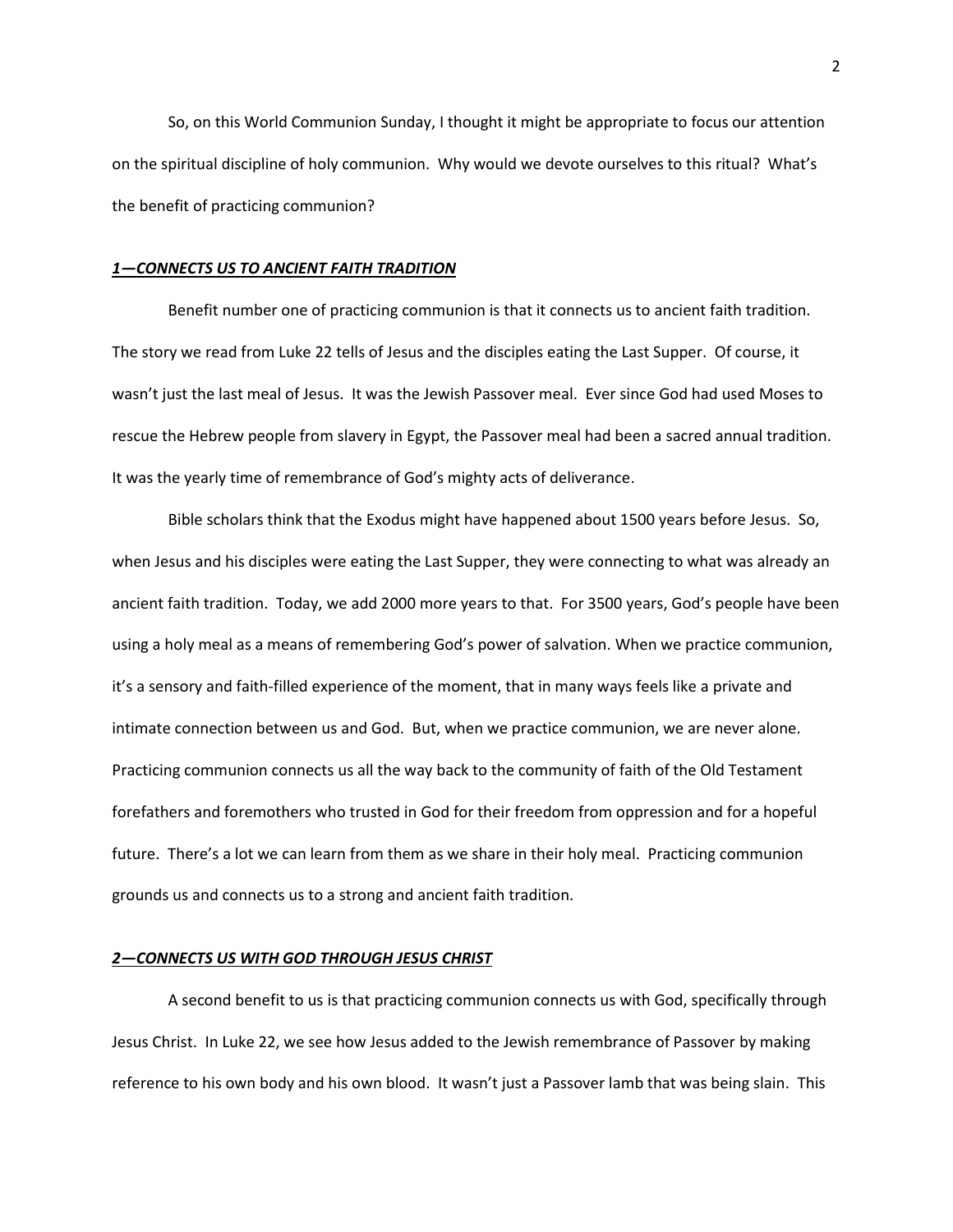time, the deliverance and liberation would involve a different Lamb—Jesus, the son of God, who would soon be hung on a cross to die to take away the sins of the world.

Christians believe that we are connected to God's mercy and love through Jesus' sacrifice. Just as the wine of the Jewish Passover meal symbolized the lamb's blood that was smeared over the doorposts to save the Hebrews at the time of the Exodus from Egypt, so Jesus referred to the fruit of the vine as his cup and blood of the new covenant, which would again confer God's merciful and saving love.

In Luke 22:19, Jesus tells his disciples to "Do this in remembrance of me." Jesus intended the disciples to remember him as they ate this important meal. Later, they would, of course, remember Jesus' death on the cross. But I suspect that, during this meal before Jesus was killed, he also wanted his disciples to remember all the things he had already taught them. Jesus wanted them to remember how he connected them to God while teaching beatitudes on the hillside, while telling parables along the road, and while calming storms at sea. It wasn't only the trauma of the crucifixion that Jesus wanted his disciples to remember. Jesus also wanted them to remember him healing the sick, feeding the hungry, and challenging the powerful who bullied the weak. Through all his teachings and actions, Jesus showed his followers who God was. As the disciples would partake of Jesus' broken body and spilled blood, they would recall Jesus' perfect example of what it could mean to love the Lord their God with all their heart, mind, soul, and strength and to love their neighbor as themselves.

The same is true for us today. When we regularly practice communion, we remember Jesus. We connect with God through Jesus Christ.

## *3—CONNECTS US WITH A COMMUNITY OF FAITH*

A third benefit of practicing communion is that it connects us with a local community of faith. Whether we're worshiping in the sanctuary or through Facebook Live, the discipline of frequent communion brings us together for Sunday worship and assures us that we not only have a connection to an ancient faith tradition and a direct connection to God through Jesus Christ, but we also have a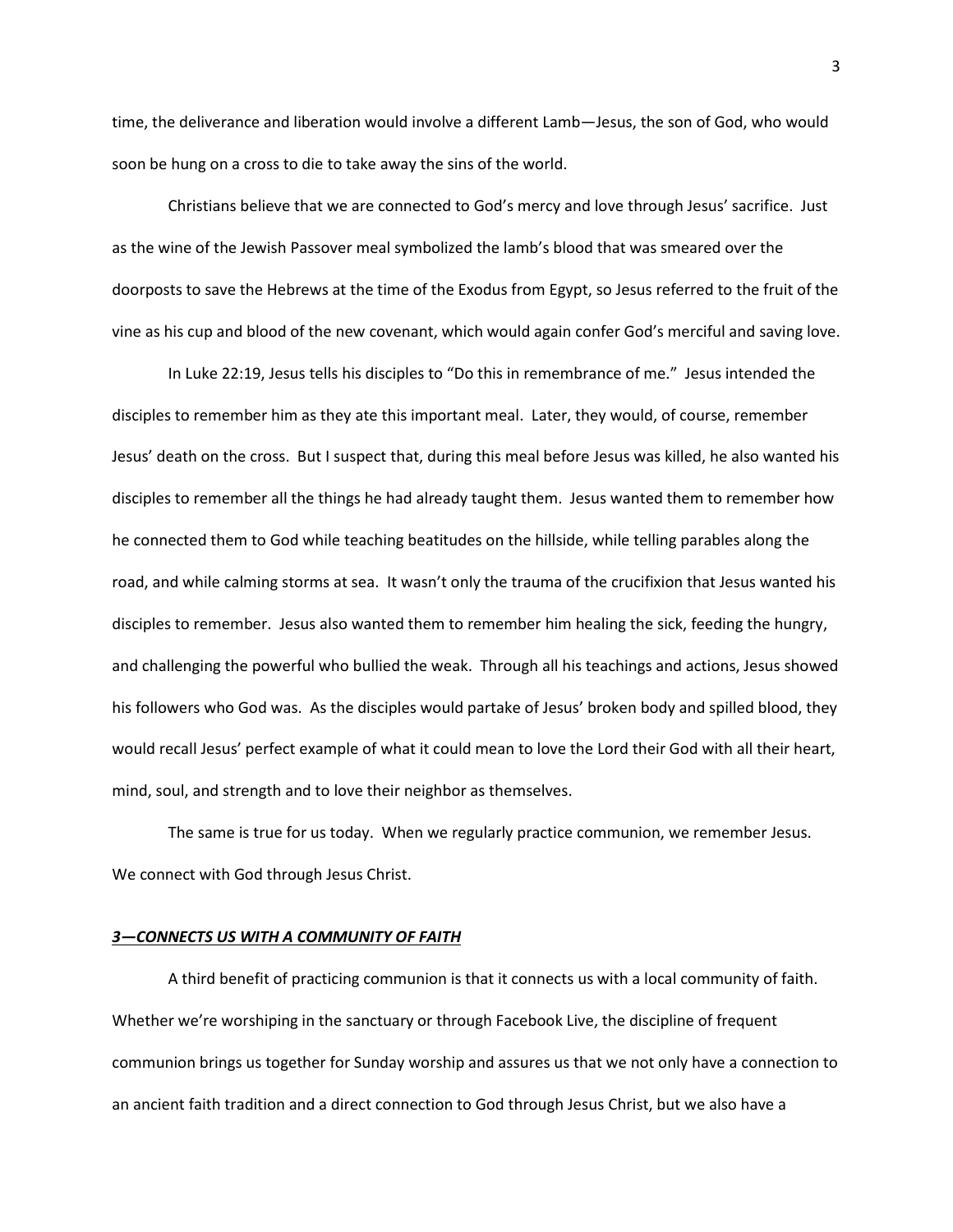present-day connection to other Christian believers. Do you hear how the words *communion* and *community* come from the same root? A community of faith is much more than a bunch of people who live in the same neighborhood or shop in the same market area. A Christian community of faith is the body of Christ. As we gather to eat the body and blood of Christ in Holy Communion, we actually become the flesh, bones, hands, and feet of Christ, so we can continue his good work in the world.

I know some folks think they can fly solo on their spiritual journey. But I'm telling you today that the community of faith formed by Holy Communion is no small thing. The bond that's created when we drink from the same cup and eat from the same loaf is profound and strong. That bond that holds us together in Christian community provides prayers for us when we're sick and troubled, it offers guidance when we're tempted and wandering, it encourages us when we're having doubts about ourselves and God, it stimulates us to do good in the world, and it even sometimes provides practical material assistance when we're going through times of grief or poverty.

I've seen evidence of this Christian community just in the past week. Last Sunday, Steve and I were with my mom in Libby, Montana. We attended her church, where she has been an active participant for 47 years. Because that was Mom's last Sunday with them before she moved here to Ogden, her dear church family gave her a wonderful send-off. During worship, they gathered around her in the sanctuary and prayed for her. Afterward, they put on a great potluck lunch. And they gave Mom all kinds of nice cards and messages of affection—including a "Distinguished Service Award" for all the good that Mom had done in and through that congregation. They knew that leaving her hometown and church family was going to be a challenge, and so they rallied to help her with a kind and thoughtful celebration. And since we got back here to Ogden, many of you have been great with your help—with casseroles, snacks, prayers; offers of physical labor; and encouraging and welcoming messages. We don't practice communion just so people will love us and help us, but I have to say that that is a prettywonderful benefit. Practicing communion connects us with a local community of faith.